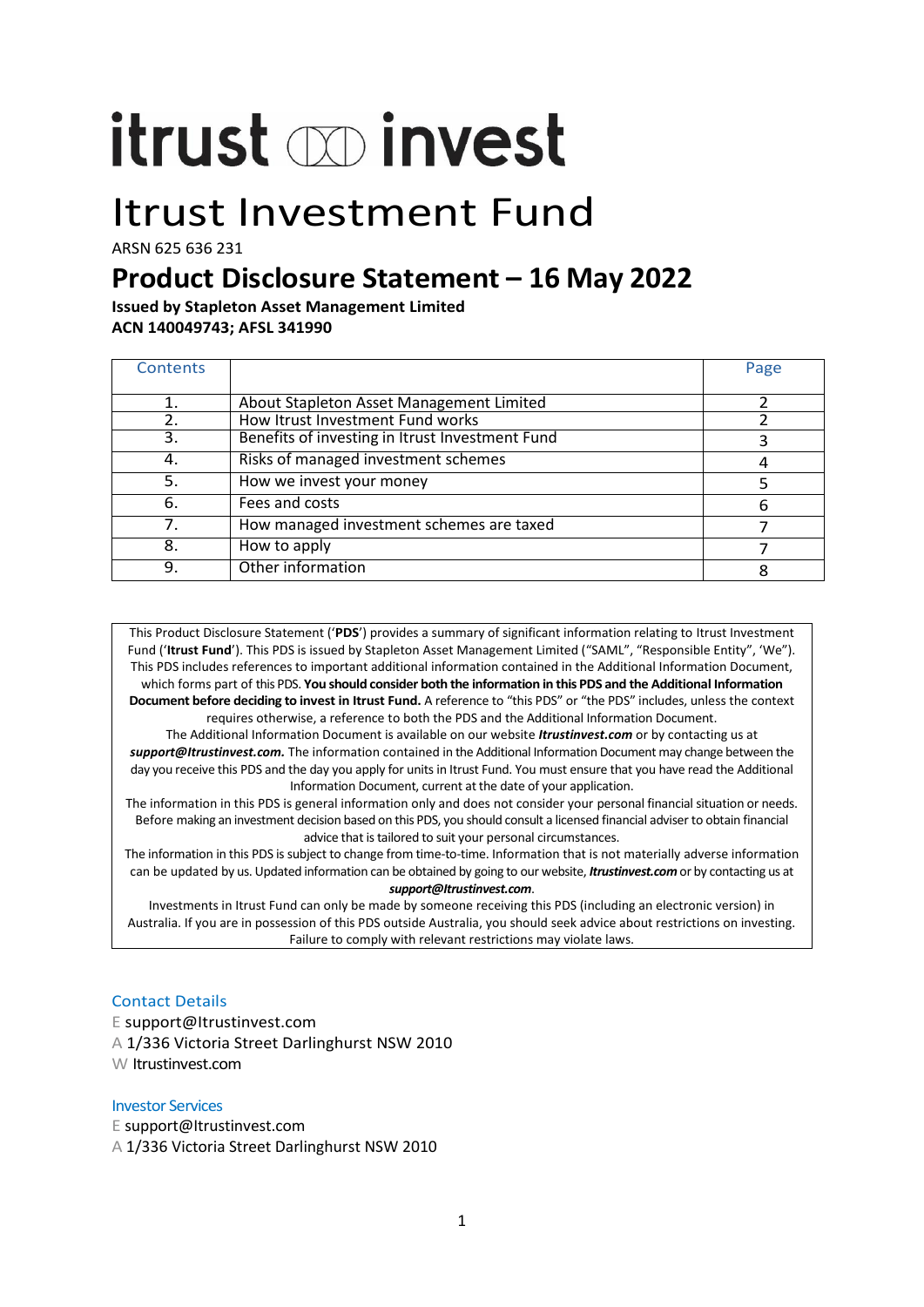#### **1. About Stapleton Asset Management Limited**

SAML is the responsible entity for the Itrust Investment Fund ("Itrust Fund", the "Fund"). As responsible entity, SAML is responsible for overseeing the operations and management of Itrust Fund and for selecting the underlying investment funds. SAML operates under AFSL 341990 and is focussed on developing innovative investment funds targeting long term growth opportunities. SAML registered Itrust Fund (ARSN 625 636 231) on 30 April 2018.

#### *Details of SAML's Directors and management are included in section 1 of the Additional Information Document.*

#### **2. How Itrust Investment Fund Works**

SAML recognises that it is increasingly important for parents and other significant adults to provide options for young people to maximise their life opportunities. Having a sound financial base is a key component for young people to be able to take advantage of these opportunities whether for school or university fees, gap year travel, a car or a deposit on a home or anything else they may wish to pursue.

SAML developed Itrust Fund with this in mind. Traditionally, young people have learned a culture of saving through various cash-based savings schemes introduced to them by some of the major banks while at school. Itrust Fund builds upon this by broadening the investment options available to assist young people build wealth from an early age.

Itrust Fund is a multi-asset class fund of funds. For each asset class, SAML selects an investment fund that specialises in investing in that asset class and has a demonstrated track record of performance. Details of the underlying investment funds are included in the Additional Information Document.

When you invest in Itrust Fund, you select your investment allocation between the various asset classes and your investment is pooled together with money from other investors who have selected the same asset classes. Itrust Fund then invests these pooled proceeds into the underlying investment funds.

Investors in Itrust Fund gain access to quality investment funds which they may not be able to access on their own, due to the requirement to be a sophisticated investor or the high entry level of the initial investment which can range from \$10,000 to \$250,000.

#### **Units and unit prices**

The assets of Itrust Fund comprise investments in a number of underlying investment funds with each underlying investment fund represented by a class of unit in Itrust Fund. The value of each investment is divided into units and a unit price for each class of unit is calculated each Business Day. The unit price for each class of unit will change as the market value of the underlying investment rises or falls. When you choose your investment allocation, we allocate units to you referable to that allocation. The price of the units is based on the entry unit price applicable for the Business Day on which we receive your application and cleared funds. When you withdraw some or all of your investment, we will redeem your units in that investment based on the exit unit price applicable for the Business Day on which we receive your withdrawal request.

#### **Investing in Itrust Fund**

To become an investor and apply for units in Itrust Fund you first need to complete the online Application Form, establish an Itrust Account and transfer funds into the application account using the Westpac online debit service. The online Application Form is available at *Itrustinvest.com*. SAML may reject applications at its discretion.

Once you establish an Itrust Account, you are then directed to establish Beneficiary Accounts for your nominated beneficiaries – e.g. children and other parties including yourself – and to select your investment allocation. Beneficiaries of Beneficiary Accounts are not investors in Itrust Fund. The holder of the Itrust Account is the investor in the Itrust Fund and all investor communication is channelled through this account.

The minimum initial investment amount into Itrust Fund is \$10. Additional investments can be made at any time and the minimum amount for additional investments is also \$10. Initial investments and additional investments can also be made by redeeming Itrust Gift Cards you receive through the Itrust platform.

*You should read the additional information about "Unit and Unit Prices", "Completing the application Form", "Additional investments", "Payment of your application monies", "Regular investment plan" and "Itrust Gift Cards" in section 2 of the Additional Information Document before making a decision to invest in Itrust Fund. The material relating to these matters may change between the time you read this PDS and the day when you invest.*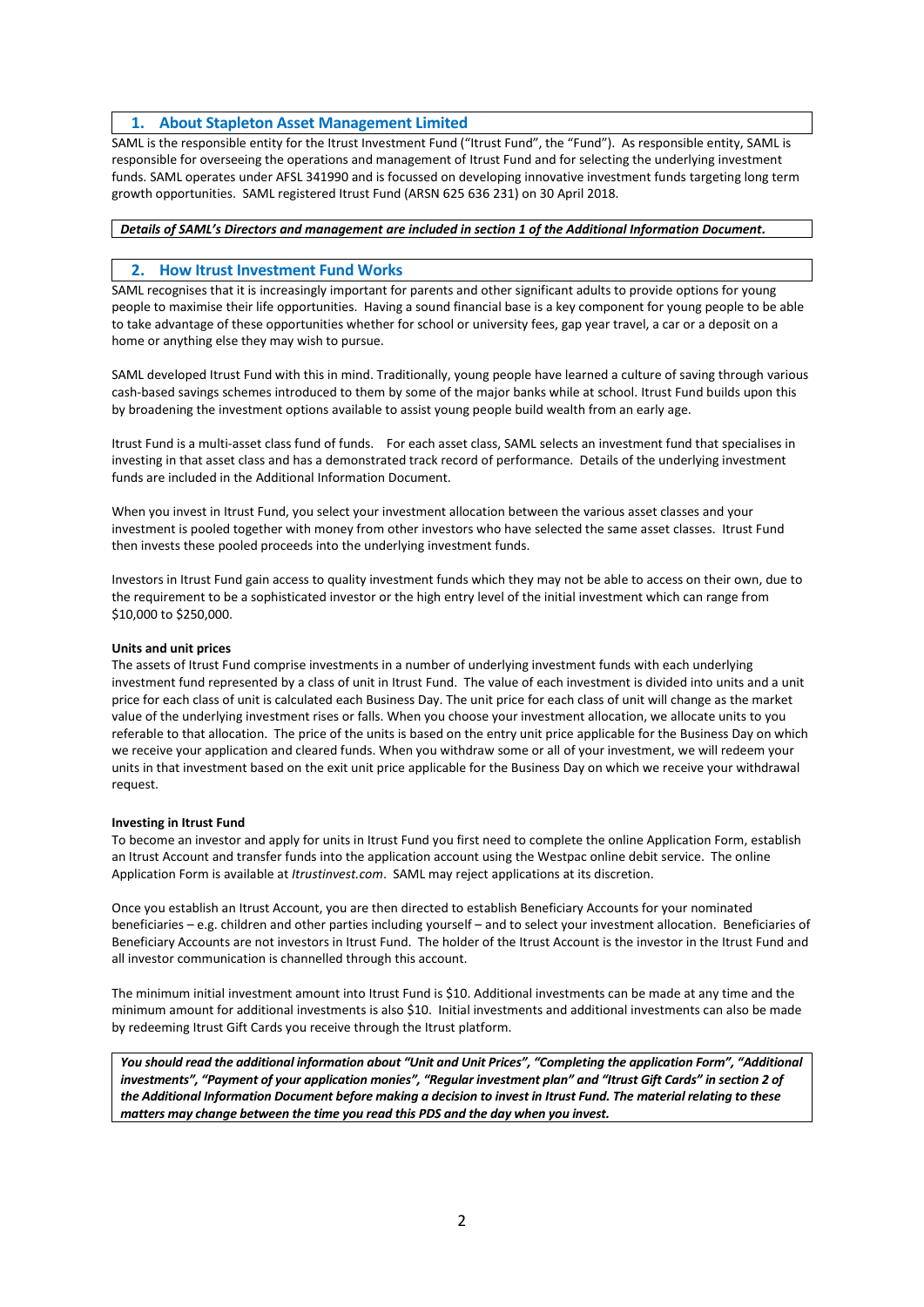#### **Withdrawing your investment in Itrust Fund**

You can withdraw some or all of your investment in Itrust Fund at any time, as long as the withdrawal request is for at least \$10. To do this, please complete the online withdrawal request at *Itrustinvest.com*.

You can usually expect to receive payment into your nominated bank account within 5 Business Days after our receipt and acceptance of your withdrawal request. However, during July of each year, or at any other time when Itrust Fund is processing a distribution, payment of your withdrawal may be delayed by up to 15 Business Days. There may be other circumstances, such as a freeze on withdrawals or where Itrust Fund is illiquid (as defined in the Corporations Act 2001), where your ability to withdraw from Itrust Fund is restricted and you may have to wait a period of time before you can withdraw some or all of your investment.

*You should read the additional information about "Withdrawals", "Restrictions on withdrawals" and Investment Allocation in section 2 of the Additional Information Document before deciding to invest in the Itrust Fund. The material relating to these matters may change between the time you read this PDS and the day when you withdraw.*

#### **How we process transactions**

We will process your application and issue units in Itrust Fund to you when we have received:

- your completed online Application Form including any required identification documentation; and
- your cleared application monies into Itrust Fund's application bank account.

If we receive your online Application Form by 10am (Sydney time) on a Business Day and your cleared funds by 10am on the same Business Day, you will receive the entry unit price applicable to that Business Day. Otherwise, we will issue units to you using the entry unit price applicable to the Business Day on which we receive your completed documentation and cleared monies, subject to the applicable cut-off times. If you invest by direct debit, it may take up to three Business Days for money to clear. We will not issue units until your application monies have cleared.

If your direct debit or EFT is dishonoured by your financial institution, we will not process your application. We may deduct any fees incurred as a result of the dishonoured payment from your application amount before we issue you with units. Service fees on dishonoured payments may also apply.

If we receive your withdrawal request before 10am (Sydney time) on a Business Day, we will calculate the amount of your withdrawal using the exit unit price applicable to that Business Day. If we receive your request after 10am we will use the following Business Day's exit unit price.

#### **Distributions**

Itrust Fund will generally make a distribution to investors on an annual basis on 30 June each year. Distributions will be automatically reinvested in each Itrust Account. If you would prefer to receive these distributions as income, you can choose to simply withdraw the amount of any distribution from your Itrust Account.

The distribution may comprise income earned by Itrust Fund (such as distributions received from the underlying investment funds) less expenses incurred by Itrust Fund (such as audit, compliance, management fees etc.), plus net capital gains made on sale of interests (if any) in the underlying investments. If there is no net income or net capital gains earned in a particular year, Itrust Fund may not pay a distribution in respect of that year. In some circumstances, Itrust Fund may distribute a payment out of capital in addition to, or instead of, a distribution of net income or net capital gains.

When the total Itrust Fund distribution for a period has been determined, the distribution amount per class of unit is calculated by dividing the Itrust Fund distribution relevant to that class by the number of units of that class on issue at the distribution date. The distribution you receive will be based on the number of units of that class you held at the end of the distribution period. It is not pro-rated according to the time that you have held your units. Your distribution is automatically re-invested as additional units in the same class of Itrust Fund. No fees or transaction costs will be payable on this re-investment.

#### **3. Benefits of investing in Itrust Investment Fund**

#### **Significant features**

The primary objective of Itrust Fund is to offer investors an alternative to cash based savings schemes by providing them with access to quality investment funds across a range of asset classes, which provide attractive returns over the medium to long-term relative to the returns on cash. Itrust Fund achieves this objective through investing in quality underlying investment funds with a track record of positive historical performance, a targeted investment strategy and a quality management team.

*Refer to Section 3 of the Additional Information Document for information on the underlying investment funds.*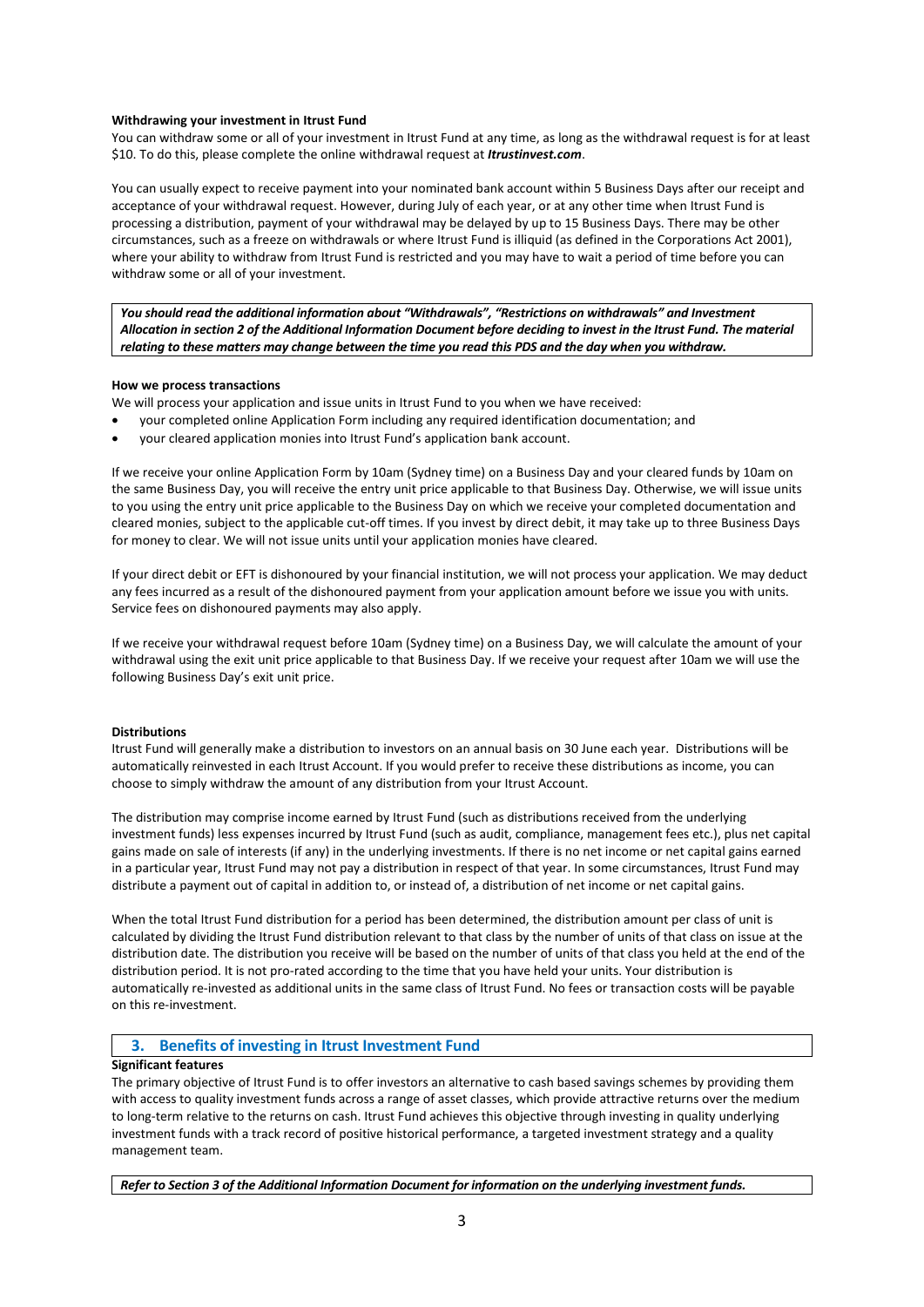#### **Significant benefits**

Investing in Itrust Fund offers investors a range of benefits, including:

- ease of establishing investment accounts for children and family members;
- an investment alternative to cash based savings;
- an alternate to establishing a personal standalone trust with the associated costs and administrative responsibilities;
- access to quality investment funds and investments which investors may not be able to access on their own;
- ability to accept contributions from family and friends;
- daily application and withdrawal;
- daily valuation and reporting;
- an ASIC regulated investment structure with an independent Compliance Committee and Auditor;
- low management fees; and
- access to an experienced funds management team.

#### **4. Risks of managed investment schemes**

All investments carry risk. The likely investment return and the risk of losing money is different for each investment fund and investment, as different investment funds and investments carry different levels of risk depending on the underlying mix of assets that make up each investment fund and investment. Those assets with potentially the highest long term return (such as equities) may also have the highest risk of losing money in the shorter term. Risks can be managed but they cannot be completely eliminated. It is important that you understand that:

- the value of your investment in Itrust Fund will rise and fall;
- investment returns will vary and future returns may differ from past returns;
- returns are not guaranteed and there is a risk that you may lose some money on any investment you make; and
- laws affecting your investment in a managed investment scheme may change over time.

The appropriate level of risk for you will depend on various factors and may include your age, investment timeframe, where other parts of your wealth are invested and your overall tolerance to risk. You may wish to consult a licensed financial adviser to better understand the risks involved in investing in Itrust Fund. The significant risks for Itrust Fund are:

- **Investment specific risk**: Investments by Itrust Fund will be subject to many of the risks to which the underlying investments are themselves exposed. These risks may impact the value of the investments and include factors such as changes in management of the investment, the actions of regulators and changes in market trends.
- **Concentration risk of investment funds**: As each investment fund will generally hold a portfolio of investments, returns of the investment fund may be dependent upon the performance of individual investments it holds. A concentrated exposure may lead to increased volatility in the value of the investment fund and increased risk of poor performance.
- **Conflicts of interest risk**: It is possible SAML may, in the course of its business, have potential conflicts of interest which may not be managed effectively and may be detrimental to Itrust Fund and its investors. SAML maintains a Conflicts of Interest Policy to ensure that it manages its obligations to Itrust Fund such that all conflicts (if any) are managed fairly.
- **Counterparty risk**: There is a risk that Itrust Fund may incur a loss arising from the failure of another party to a contract (the counterparty) to meet its obligations. From the underlying investment funds' perspective, counterparty risk will primarily arise from investments in cash, derivatives and currency transactions. Substantial losses can be incurred if a counterparty fails to deliver on its contractual obligations.
- **Currency risk**: Itrust Fund will not be directly exposed to currency risks however some of the underlying investment funds will be investing in international assets. To the extent these investment funds are unhedged, a rise in the Australian dollar relative to other currencies will negatively impact investment values and returns of the investment funds. Currency markets can be extremely volatile and are subject to a range of unpredictable forces.
- **Derivatives risk**: Itrust Fund will not be directly exposed to derivatives risk however the underlying investment funds may have exposure to this risk. The value of a derivative is derived from the value of an underlying asset and can be highly volatile. Changes in the value of derivatives may occur due to a range of factors that include rises or falls in the value of the derivative in line with movements in the value of the underlying asset, potential liquidity of the derivative and counterparty credit risk.
- **Operating history risk**: Itrust Fund commenced operations in December 2018. The latest performance of Itrust Fund is included at our website, Itrustinvest.com. The information in this PDS about the Itrust Fund's investment objectives is not a projection or forecast of any future performance. There is a risk Itrust Fund's investment objective will not be achieved.
- **Fund risk**: Fund risk refers to specific risks associated with Itrust Fund, such as termination and changes to fees and expenses. The performance of Itrust Fund or the security of an investor's capital is not guaranteed. There is no guarantee that the investment strategy of Itrust Fund will be managed successfully or will meet its objectives. Failure to do so could negatively impact the performance of Itrust Fund. An investment in Itrust Fund is governed by the terms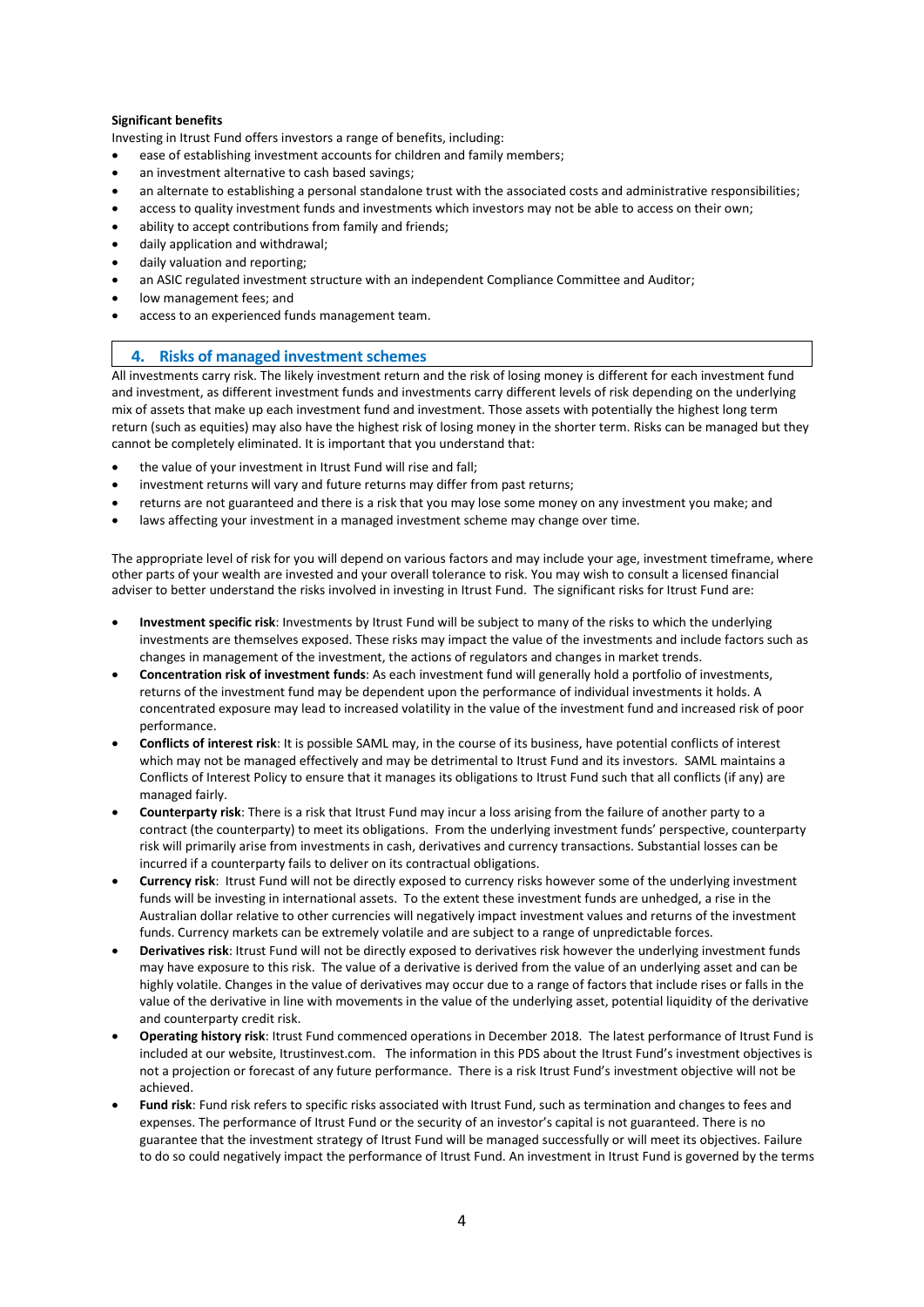of Itrust Fund's Constitution and this PDS, each as amended from time to time. SAML may elect, in accordance with Itrust Fund's Constitution and the Corporations Act 2001, to terminate Itrust Fund for any reason.

- **Liquidity of investments risk**: Itrust Fund will hold investments in underlying investment funds with each fund operating a liquidity policy covering the timing of subscriptions and redemptions. Under extreme market conditions there is a risk that investments held by the investment funds cannot be readily converted into cash or at an appropriate price. In such circumstances, Itrust Fund may be unable to liquidate sufficient assets to meet its obligations, including payment of withdrawals, within required timeframes or it may be required to sell assets at a substantial loss in order to do so.
- **Market risk**: There is a risk that the market price of Itrust Fund's assets will fluctuate. This may be because of factors such as economic conditions, government regulations, market sentiment, local and international political events, pandemic outbreaks, environmental and technological issues.
- **Operational risk:** Operational risk includes those risks which arise from carrying on a funds management business. The operation of Itrust Fund requires SAML, the Custodian, and other service providers to implement sophisticated systems and procedures. Some of these systems and procedures are specific to the operation of Itrust Fund. Inadequacies with these systems and procedures or the people operating them could lead to a problem with Itrust Fund's operation and result in a decrease in the value of units.
- **Performance risk:** There is a risk that Itrust Fund may not achieve its investment objectives.
- **Personnel risk:** The skill and performance of the investment managers of the underlying investment funds can have a significant impact (both directly and indirectly) on the investment returns of Itrust Fund. Changes in key personnel and resources of SAML may also have a material impact on investment returns on Itrust Fund.
- **Pooled investment scheme risk:** The market prices at which Itrust Fund is able to invest inflows, or sell assets to fulfil outflows, may differ from the prices used to calculate entry and exit Unit prices. Investors in Itrust Fund may therefore be impacted by other investors entering and exiting Itrust Fund. The impact will depend on the size of inflows or outflows relative to Itrust Fund, and on the price volatility of the underlying investment funds. Inflows and outflows may also affect the taxable income distributed to an investor during a financial year.
- **Regulatory risk:** There is a risk that a change in laws and regulations governing a security, sector or financial markets could have an adverse impact on Itrust Fund or on Itrust Fund's investments. A change in laws or regulations can increase the costs of operating a business and/or change the competitive landscape.
- **Pandemic risk:** Pandemics, such as COVID-19, and any associated Government response, can have significant disruption to society and the economy and can prevent businesses from normal operations. It is unknown how long the impact of the COVID-19 pandemic will continue. The revenue of the Itrust Fund and the value of the Units may therefore be negatively impacted as a result of the pandemic and the Government response. Many of the other risks in this section may also be exacerbated by the pandemic and the consequential disruption.

#### **5. How we invest your money**

Itrust Fund is structured with multiple classes of units, with each class of unit representing a specific asset class and a specific underlying investment fund. Investors choose their investment allocation and are issued with units linked to that allocation. The investment returns received by Itrust Fund investors is directly linked to their investment allocation and the performance of the underlying investment funds linked to that allocation.

*Refer diagram in section 2 of the Additional Information Document which outlines the flow of funds from the investor's Itrust Account, through the Beneficiary Accounts, through Itrust Fund and into the underlying investment funds.*

As new classes of units are added to Itrust Fund, investors can choose to diversify their investment by changing their investment allocation to include the new classes of units.

Before deciding whether to invest in Itrust Fund, you should consider the likely investment return of Itrust Fund, the risk involved in investing in Itrust Fund, and your investment timeframe. A summary of Itrust Fund follows:

| Investment return objective        | The primary objective of Itrust Fund is to offer investors an alternative to<br>cash based savings schemes by providing access to a diversified portfolio of<br>asset classes and investment funds which provide attractive returns over the<br>medium to long term. |                         |
|------------------------------------|----------------------------------------------------------------------------------------------------------------------------------------------------------------------------------------------------------------------------------------------------------------------|-------------------------|
| Minimum suggested time frame for   | At least 5 to 10 years                                                                                                                                                                                                                                               |                         |
| holding the investment             |                                                                                                                                                                                                                                                                      |                         |
| Asset classes and asset allocation | <b>Asset Class</b>                                                                                                                                                                                                                                                   | <b>Allocation Range</b> |
| ranges                             | <b>Investment Funds</b>                                                                                                                                                                                                                                              | 80% to 100%             |
|                                    | Cash + cash equivalents                                                                                                                                                                                                                                              | 0% to 20%               |
|                                    |                                                                                                                                                                                                                                                                      |                         |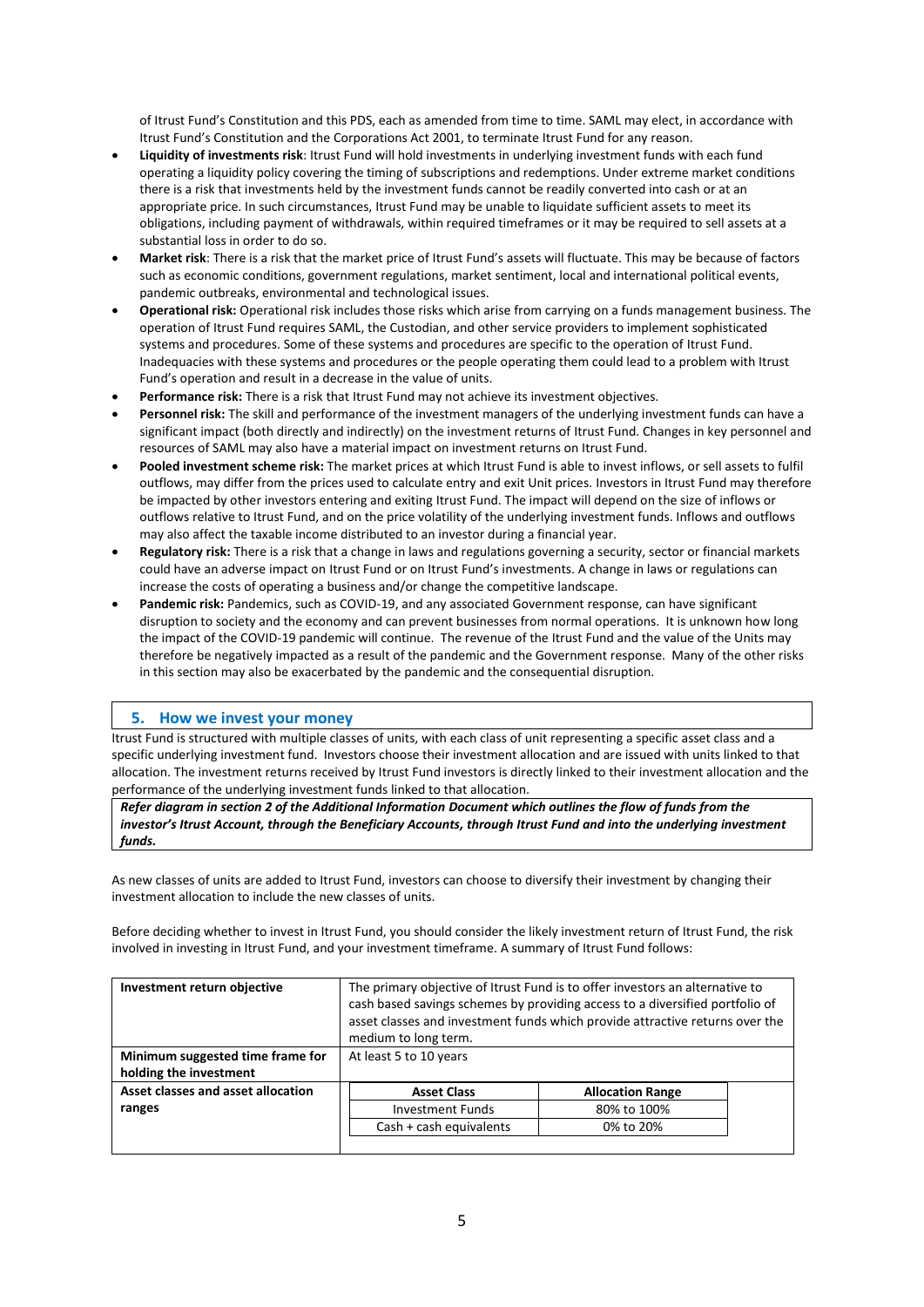| <b>Investments held</b>        | The investments held by Itrust Fund are the interests it holds in the<br>underlying investment funds. Details on the underlying investment funds is                                 |
|--------------------------------|-------------------------------------------------------------------------------------------------------------------------------------------------------------------------------------|
|                                | included at Section 3 in the Additional Information Document.                                                                                                                       |
| <b>Itrust Fund performance</b> | Refer to our website, Itrustinvest.com, for the latest performance of Itrust<br>Fund.                                                                                               |
| Gearing                        | It is not proposed that Itrust Fund will enter into any structured borrowing<br>arrangements however it may operate an overdraft facility to facilitate Itrust<br>Funds operations. |

*You should read the additional information about "Permitted investments", 'Borrowing restrictions", "Changes to Itrust* Fund" and "Labour standards and environmental, social or ethical considerations" in section 5 of the Additional *Information Document before making a decision to invest in the Fund. The material relating to these matters may change between the time you read this PDS and when you invest.*

#### **6. Fees and costs**

#### **DID YOU KNOW?**

Small differences in both investment performance and fees and costs can have a substantial impact on your long term returns. For example, total annual fees and costs of 2% of your account balance rather than 1% could reduce your final return by up to 20% over a 30 year period (e.g. reduce it from \$100,000 to \$80,000.

You should consider whether features such as superior investment performance or the provision of better services justify higher fees and costs.

#### **TO FIND OUT MORE:**

If you would like to find out more, or see the impact of the fees based on your own circumstances, the Australian Securities and Investments Commission (ASIC) website [\(www.moneysmart.gov.au\)](http://www.moneysmart.gov.au/) has a managed funds fee calculator to help you check out different fee options.

This section shows fees and costs that you may be charged by investing in Itrust Fund. These fees and costs may be deducted from your investment, from the returns on your investment or from Itrust Fund's assets as a whole. You should read all the information about fees and costs because it is important to understand their impact on your investment. You can also use this information to compare the fees and costs with those of other investment funds. In addition to the fees and costs you may be charged by investing in Itrust Fund, Itrust Fund itself will also be charged fees and costs on the investments it holds in the underlying investment funds. The management costs in the table and the example below combine the fees of Itrust Fund and the investment funds.

| <b>Type of Fee</b>                                       | Amount                                                                                                                                                                                                                                                                                                                    |
|----------------------------------------------------------|---------------------------------------------------------------------------------------------------------------------------------------------------------------------------------------------------------------------------------------------------------------------------------------------------------------------------|
| Fees when your money moves in or out of                  |                                                                                                                                                                                                                                                                                                                           |
| <b>Itrust Fund</b>                                       |                                                                                                                                                                                                                                                                                                                           |
| Establishment fee                                        | Nil                                                                                                                                                                                                                                                                                                                       |
| Contribution fee                                         | Nil                                                                                                                                                                                                                                                                                                                       |
| Withdrawal fee                                           | Nil                                                                                                                                                                                                                                                                                                                       |
| Exit fee                                                 | Nil                                                                                                                                                                                                                                                                                                                       |
| Management Costs <sup>1,2</sup>                          |                                                                                                                                                                                                                                                                                                                           |
| The fees and costs for<br>managing<br>vour<br>investment | Itrust Fund's management fee of 0.3075% per annum.<br>PLUS Itrust Fund's management expense estimate of 0.415% <sup>3</sup> per annum.<br>PLUS Management expense estimate of 0.27% to 1.57% per annum<br>depending on the investment fund<br>EQUALS a total management cost estimate of 0.9925% to 2.2925% per<br>annum. |
| <b>Account Maintenance Fee 4</b>                         | \$3.50 per month or \$35 paid annually.                                                                                                                                                                                                                                                                                   |

Note 1 - Management costs described above are inclusive of the estimated net effect of Goods and Services Tax ('GST') (i.e. inclusive of GST, less any reduced input tax credits).

Note 2 - Management costs include fund management fees and management expenses relating to the operation of Itrust Fund and the operation of the underlying investment funds. As Itrust Fund develops and increases funds under management ('FUM'), Itrust Fund's management expenses as a percent of FUM will decline.

Note 3 - Management expense estimate for Itrust Fund is after an allowance for recoveries from the buy/sell spread and represents an average of these expenses on a rolling three-year basis.

Note 4 – Each investor pays an account maintenance fee of \$3.50 per month or \$35 on an annual basis.

**Warning:** Your licensed financial advisor may also charge you fees for the services they provide. These should be set out in the Statement of Advice given to you by your adviser.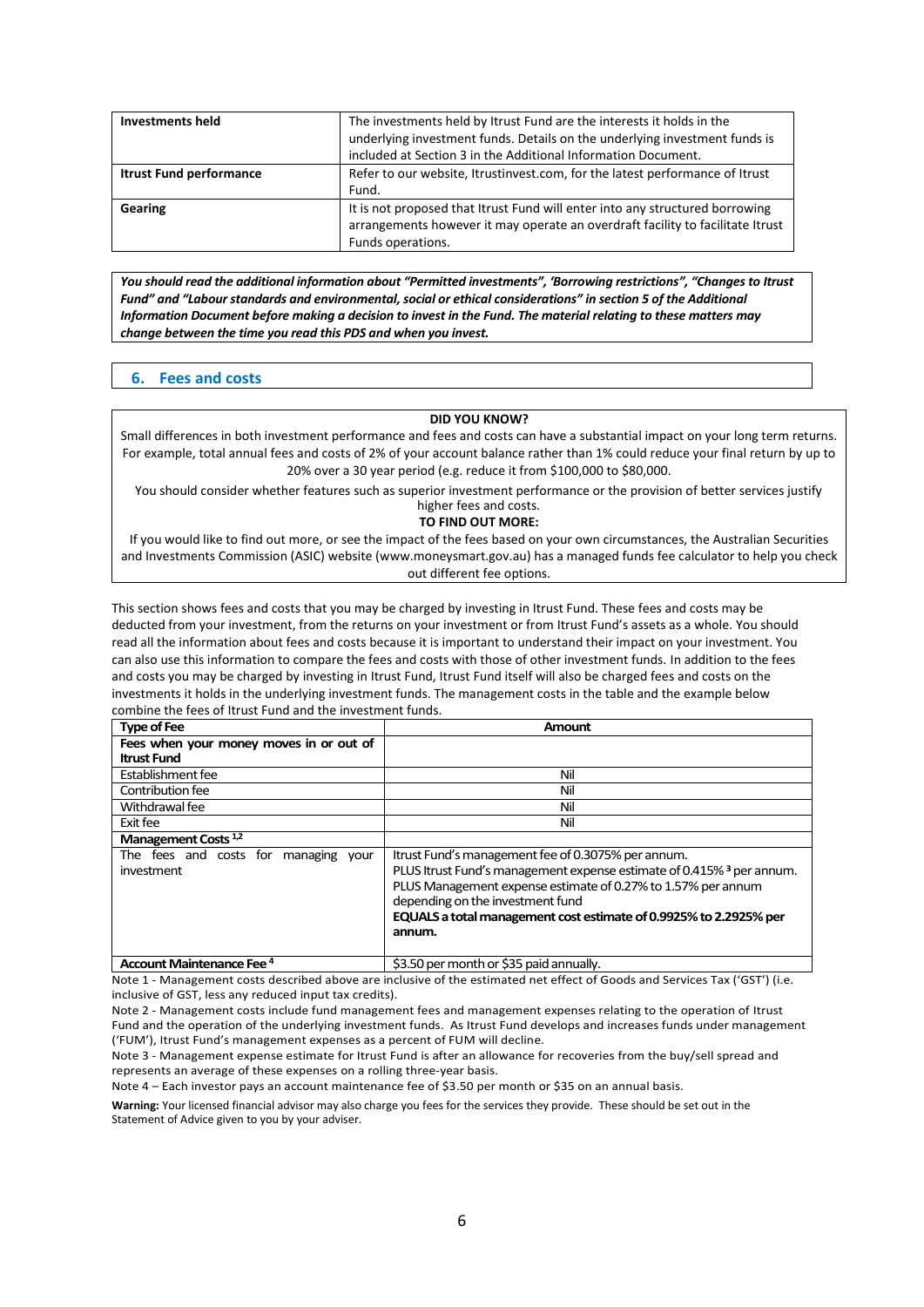#### **Example of annual fees and costs**

The following table gives an example of how the fees and costs applicable to units in the Itrust Fund can affect your investment over a one year period. You should use this table to compare this product with other managed investment products.

| Example 1                                     | Balance of \$50,000 with a contribution of \$5,000 during the year <sup>2</sup> |                                                                                                                                                                                                                                       |  |
|-----------------------------------------------|---------------------------------------------------------------------------------|---------------------------------------------------------------------------------------------------------------------------------------------------------------------------------------------------------------------------------------|--|
| Contribution fee                              | Nil                                                                             | For every additional \$5,000 you put in, you will be charged \$0                                                                                                                                                                      |  |
| <b>PLUS Management Costs</b>                  | 0.9925% to<br>2.2925%<br>p.a.                                                   | And, for every \$50,000 you have in Itrust Fund you will be charged \$496 to<br>\$1,146 each year depending on the investment allocation you choose.                                                                                  |  |
| <b>PLUS Account Maintenance</b><br><b>Fee</b> | \$35 p.a.                                                                       | Each Investor is charged an account maintenance fee.                                                                                                                                                                                  |  |
| <b>EQUALS Cost of Itrust Fund</b>             | 1.062% to<br>$2.362%$ p.a.                                                      | If you had an investment of \$50,000 at the beginning of the year and you<br>put in an additional \$5,000 at the end of the year, you would be charged<br>fees of \$531 to \$1,181 depending on the investment allocation you choose. |  |

Note 1 – This is an example only and does not take into account any movements in the value of an investor's units in Itrust Fund that may occur over the course of the year or any abnormal costs.

Note 2 – This example assumes the \$5,000 contribution occurs at the end of the first year. Management costs are calculated using the \$50,000 balance only.

#### **Changes in fees**

Fees may increase or decrease for a number of reasons including changes in the competitive, industry and regulatory environments or simply from changes in costs. We can change fees up to the maximum amounts permitted under the Constitution without your consent but will provide you with at least 30 days' written notice of any fee increase.

*You should read the important information about fees and costs before making a decision to invest. Refer section 6 of the Additional Information Document. The material relating to these matters may change between the time you read this PDS and the day when you invest.*

#### **7. How managed investment schemes are taxed**

**Investing in Itrust Fund is likely to have tax consequences. Before investing in Itrust Fund you are strongly recommended to seek your own professional tax advice about the applicable Australian tax consequences and, if appropriate, foreign tax consequences that may apply to you based on your particular circumstances.**

Itrust Fund will generally distribute all of its taxable income each financial year so that it is not subject to tax. Itrust Fund does not pay the tax liability on behalf of investors. As an investor, you will be assessed for tax on your share of the net income and net capital gains generated by Itrust Fund. We will send you a tax statement after the end of each financial year that will provide you with details of the distributions you have received from Itrust Fund to assist you in the preparation of your tax return.

*You should read the additional information about "How managed investment schemes are taxed" in section 7 of the Additional Information Document before making a decision to invest in the Itrust Fund. The material may change between the time you read this PDS and the day when you invest.*

#### **8. How to apply**

#### **Steps**

Before completing the online Application Form please ensure you have read this PDS together with the Additional Information Document available from our website *Itrustinvest.com*.

#### **Cooling-off period**

If you are a retail investor, a 14-day 'cooling-off period' may apply to your initial investment in Itrust Fund in certain circumstances. If, during the 14-day cooling-off period, you decide that the investment does not meet your needs, then you should immediately notify us via the website *Itrustinvest.com*. If you exercise your cooling-off rights, we will close your Itrust Account and return your money to you. However, the amount you receive will reflect any market movement up or down which means there may be taxation implications for you. We will also deduct any tax or duty incurred and a reasonable amount for transaction and administration costs. As a result, the amount returned to you may be less than your original investment. The 14-day cooling-off period starts on the date when you receive confirmation of your Itrust Account and make your initial investment. Please note that the cooling-off period will lapse if you transact on your account within the 14 days. Under normal circumstances refunds will be made within 7 business days of you notifying us.